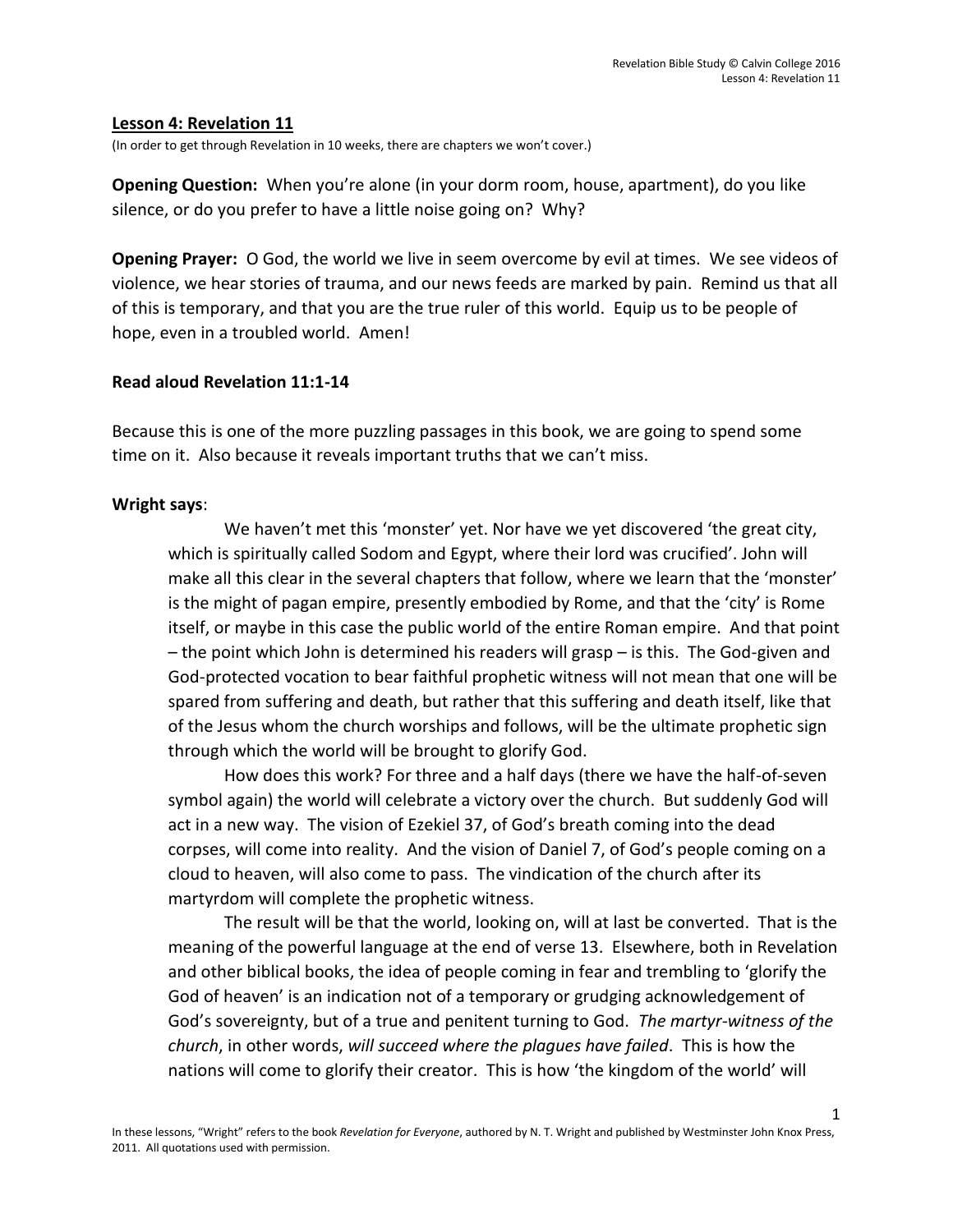become the kingdom of 'our Lord and his Messiah' – which is precisely the point that follows immediately in verse 15.

This most puzzling passage in this most puzzling book, then, turns out to be one of the most important and central statements of what John wants to say to the churches to whom he is writing. The lamb has opened the seals on the scroll, and all kinds of terrifying things have happened as he has done so. The trumpets have blown; terrors of a different sort have come to pass; but now the scroll has been handed to John, and John prophesies in symbolic action (measuring the temple) and parabolic story (the two witnesses). And this is how the kingdom of God, already spoken of in chapters 4 and 5, is to become a reality on earth as in heaven.

We should not mistake the powerful impact of the symbolism in verse 13. When God judged Sodom and Gomorrah, he might have spared it if ten righteous persons were found there (Genesis 18.32). Now, however, only one-tenth of the wicked city is to fall, and nine-tenths is to be saved. When God was judging Israel through Elijah, only seven thousand were left who had not bowed the knee to the pagan god Baal. Now, however, it is only seven thousand who are killed, and the great majority are to be rescued. Suddenly, out of the smoke and fire of the earlier chapters, a vision is emerging: a vision of the creator God as the God of mercy, grieving over the rebellion and corruption of the world but determined to rescue and restore it, and doing so through the faithful death of the lamb and, now, through the faithful death of the lamb's prophetic followers. The way stands clear for the glorious celebration at the end of the chapter, which rounds off the first half of this very carefully structured book (99- 101).

# **Optional Discussion Questions:**

 Wright suggests that it is through the suffering and witness of the church that transformation shall come.

- 1. When in your life have you seen someone's suffering point other people to Christ?
- 2. How do you engage the suffering in your life: as something to be resisted, or as something that God can use to transform you and others, or as some combination of the two?

# **Read aloud Revelation 11:15-19**

Perhaps you've sung or heard part of this passage in *The Messiah*: "The kingdom of this world is become the Kingdom of our God, and of his Christ! And he shall reign forever and ever!"

This allows us a good opportunity to reflect on the idea of "kingdom."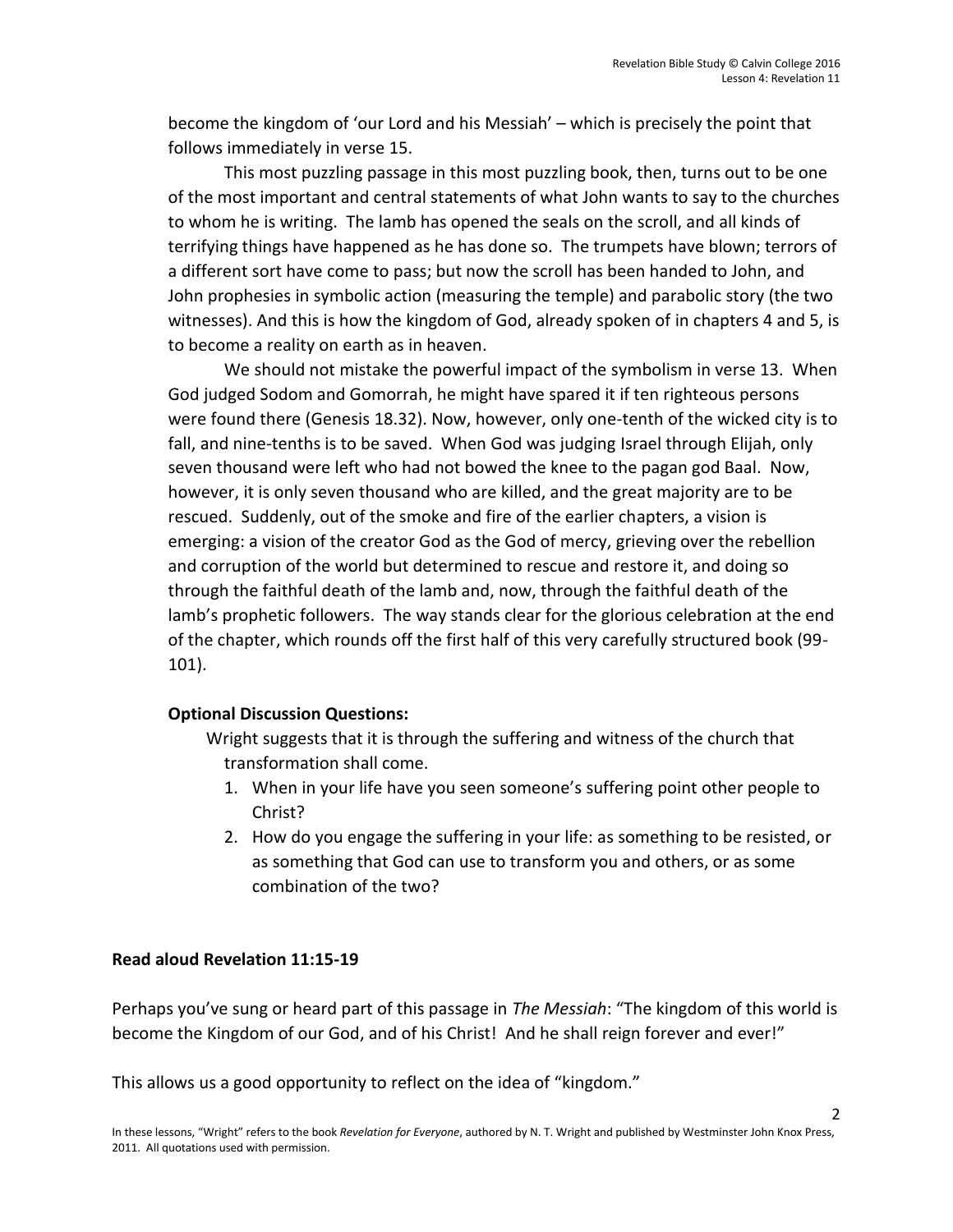#### **Read aloud Wright**:

Revelation, like its main biblical prototype (the book of Daniel), is all about the kingdom of God – which is, in my experience, one of the most misunderstood themes in the whole Bible. Far too many Christians have understood 'the kingdom' simply in terms of 'God's kingdom in heaven', meaning by that that God is in charge in a place called 'heaven' (as opposed to this messy place called 'earth', from which God wants to rescue us), and that the main aim of life is to 'enter the kingdom of heaven' in the sense of 'going to heaven when you die'. Perhaps one of the many reasons why Revelation has been literally a closed book for so many, and for so much of the church, is that it powerfully and dramatically contradicts this popular view. God's kingdom is not simply designed for 'heaven', because God is the creator of the whole world, and his entire purpose is to reclaim that whole world as his own and to set it on the way to become the place he always intended it to be, before human rebellion pulled it so disastrously off track. That, in fact, is the message of the four gospels, despite many generations of misunderstanding. This misunderstanding has come about partly because, when Matthew uses the phrase 'kingdom of heaven' (the other gospels mostly have 'kingdom of God'), it has been easy for readers with 'going to heaven' in their minds to suppose that that was what Matthew, and hence Jesus, were talking about.

But here it is quite clear – and quite explicitly political in its implications. This is not about a private spirituality in the present, or an escapist 'salvation' in the future. This is about the living God confronting the powers of the world with the news that he is now in charge, and that the mode of his rule is that which was established by 'his Messiah', the lamb. 'Suffering love conquers all' is the message, as powerful as it is unwelcome (unwelcome, sadly, all too often in the church, as well as in the world). History has, of course, proved the point. The time of the church's greatest expansion was the first three centuries, during which the Roman Empire was doing its best, through torture and death, to stamp the movement out. 'The blood of the martyrs', said one of the great early teachers, 'is the seed of the church.' So it has proved again and again (103-104).

What remains now is 'to destroy the destroyers of earth'. This is the ultimate meaning of God's judgment. So often that judgment is seen as negative, 'destructive', thwarting the things which humans really enjoy and want to do. This is one of the biggest lies there is. God's judgment is the judgment of the creator on all that spoils his creation. His purposes, deep-rooted in the vision of chapters 4 and 5, are for his wonderful creation to be rescued from the forces of anti-matter, of anti-creation, of anti-life. It is time for death to die (105).